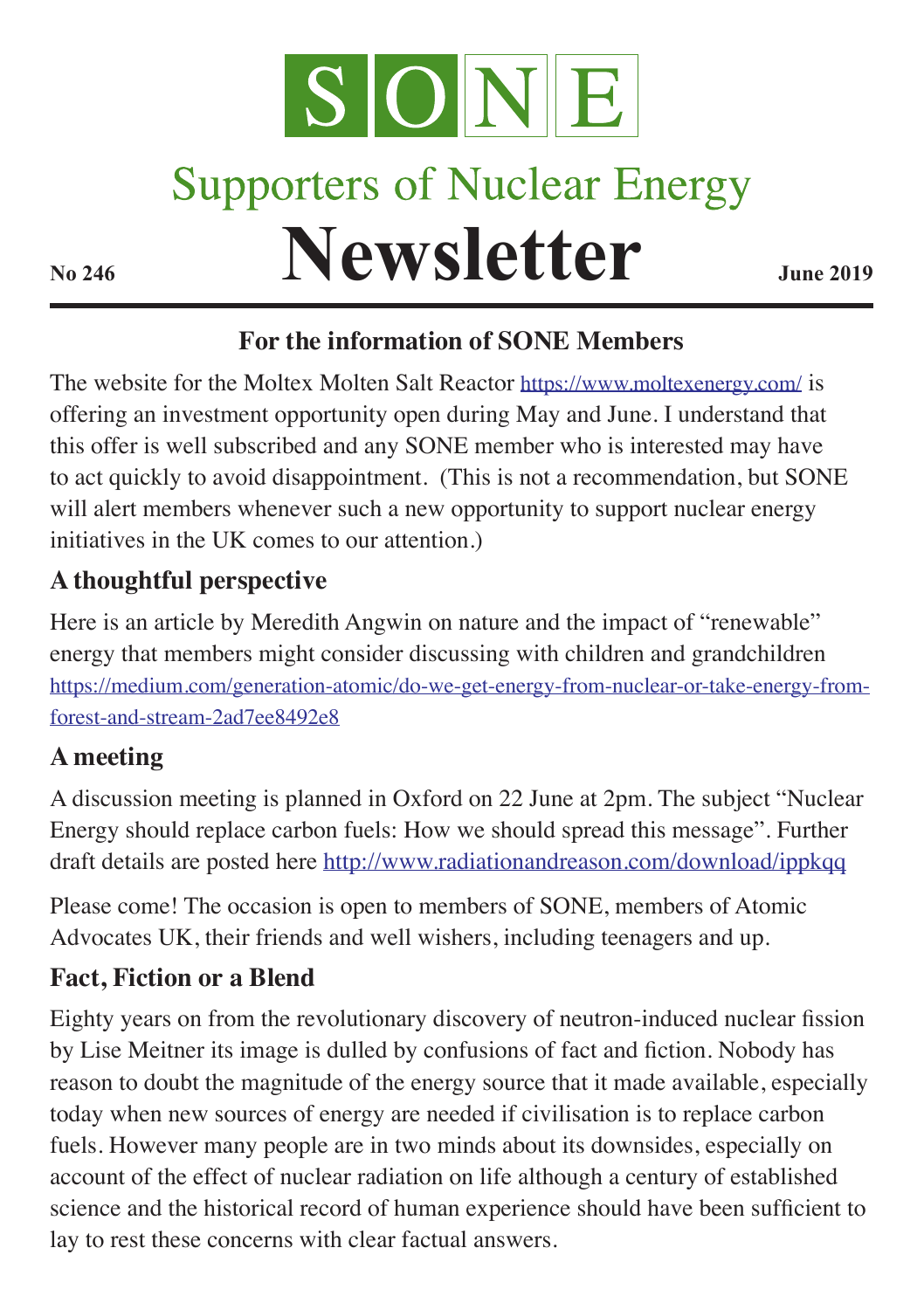But people make their own choices. When facts are dull and reassuring, they often prefer the extra excitement that is added when reading a fictional account. And the huge power of nuclear energy adds an extra *frisson* to such fiction, even without the evidence for actual danger.

One such story began just 40 years ago with a partial meltdown of the nuclear fuel in Reactor Number 2 at the Three Mile Island plant in Pennsylvania. In fact this accident exposed a genuine failure of the team and the instrumentation that controlled the reactor but there was no significant release of radioactivity and no health consequences. Unfortunately, at about the same time a much more exciting story was told in the film "The China Syndrome". It described a nuclear disaster involving a fuel meltdown with dramatic consequences that were invented for excitement - then there was a secret cover-up. This fictitious story had no possible basis in science, but it stimulated people's fear none the less. The film was a considerable success, but the public image of nuclear energy was badly damaged.

The evolution of humans like other creatures has ensured that we all experience fear when faced with obvious danger. This simple protection mechanism might discourage us from taking any initiative at all, but for excitement. This irrational sense encourages us when we face a real challenge or, if none is available, an imagined or fictitious one. An individual lacking a taste for initiative and courage is liable to get left behind or succumb to fear. In the traditions of society those who dare to engage with danger in this way are admired and honoured for their bravery.

Human decision making based on factual study and thought meshes uneasily with these basic reactions of fear and courage. We should not be surprised that murder mysteries sell better than textbooks of science and history. Similarly exciting fiction is preferred to reassuring facts about nuclear incidents, not only for Three Mile Island, but for Chernobyl and Fukushima, too. After all, even the plays of Shakespeare weave excitement onto historical frames often with less regard for fact. They are stimulating stories of human nature, and that is what people want.

Every year close to the anniversary of the Chernobyl accident in April 1986, new fictitious accounts of it appear. Typical this year was Kate Brown's "Manual for Survival". Having read it I published a review on Amazon.co.uk:

"The 400 pages of this book record the conflicting experiences and opinions of many who were close to the accident at Chernobyl and its social and political aftermath. However it leaves the reader with no clue as to how the medical and psychological effect of a release of radioactivity and its radiation should best be handled to shield the affected population. Evidently, when mishandled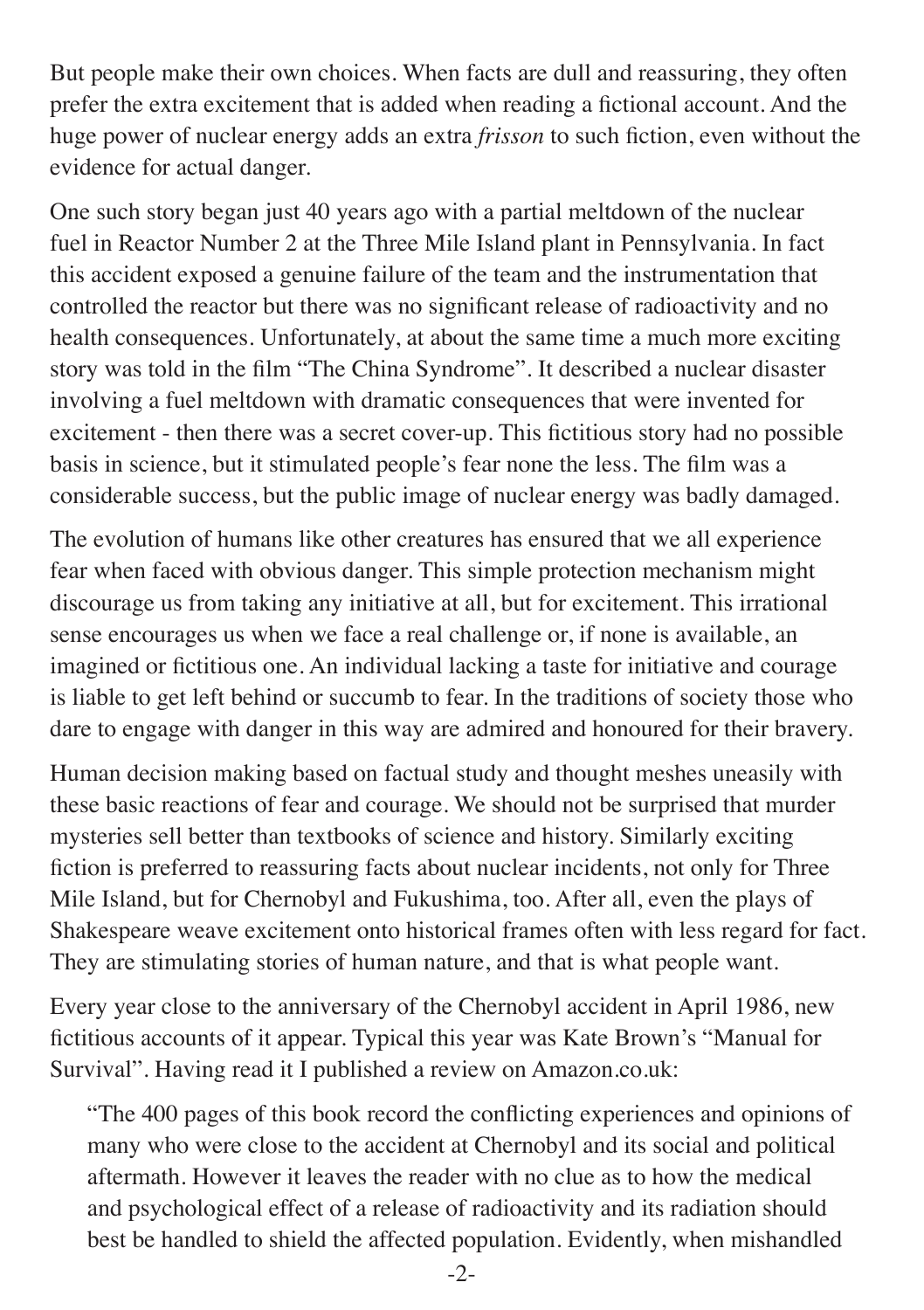as at Chernobyl, they cause intense suffering, panic and distrust throughout society. Psychological confidence is essential to physical health and the two can become genuinely confused, as in a curse delivered by witchcraft. Evidence from Chernobyl cannot resolve them. The effects of radiation are properly understood from evidence for subjects who are unaware. Data from hidden accidents, natural background exposures and animal experiments combined with an understanding of modern biology show that Ms Brown is mistaken. Radiation at low and moderate dose rates is harmless, although many have not understood the evidence and are in the dark, like Ms Brown.

The language used in the book is one of contrasting moods, straying from objectively historical to anger loaded journalese, unworthy of a manual. It may be that as a historian the author is bewildered by science and medicine. However by relying exclusively on the views and experiences of those who were frightened by Chernobyl she spreads fear. A manual supported by informed education and discussion is the way to face accidents. In March 2011 the Japanese people knew what they should do when the tsunami arrived: 20,000 died but society recovered. When the Fukushima accident occurred, they knew nothing and there was panic although nobody died of radiation. They lacked the guidance they were given for the tsunami. At Chernobyl many sought a manual to help them – as the author says in a number of places. But this book is not that manual. Following it would have only added to the confusion. It would be better not to read it."

The fiction of Chernobyl has persuaded many that nuclear power is dangerous. And the media have been ready to extend that impression to their eight year long account of Fukushima. Reassurance, though completely justified based on facts available within ten days, quickly dropped out of the headlines [https://www.bbc.co.uk/news/](https://www.bbc.co.uk/news/world-12860842) [world-12860842](https://www.bbc.co.uk/news/world-12860842)

But such a cavalier popular attitude to reality prevents decision making in the best interest. We teach that lesson to children by reading them Aesop's Fairy Tale, "The Boy Who Cried Wolf", said to date from 600 BC. Raising the alarm by shouting "Wolf" when there is none, dulls any public response in the event of a real emergency.

The Fake News in this case is the local health impact of a radiological accident. It was not very significant, even at Chernobyl, and the low risk from radiation generally is confirmed by the other accidents, Windscale, Three Mile Island, Goiania and Fukushima. The part of the wolf who attacks the unprotected sheep at the end of the fairy tale is taken today by climate change, and we ourselves are the sheep